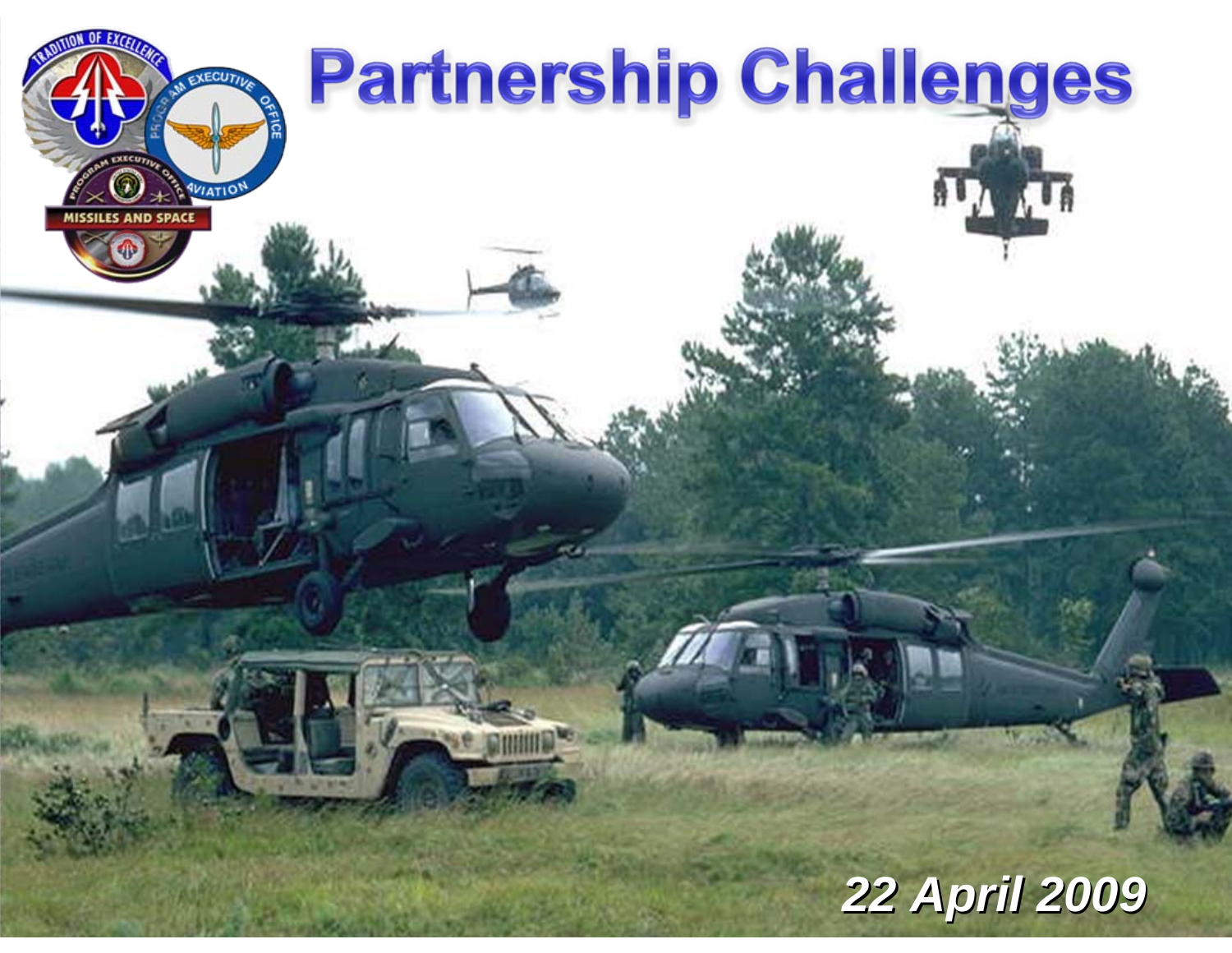

#### **BENEFITS**

- 4 Partnerships, Sikorsky, Boeing, GE, Honeywell Performance Based comprised of Materials and Services ( Technical Engineering & Logistics Support Services (TELSS)
- Technical Engineering & Logistics Support Services (TELSS)
	- Contract vehicle to purchase needed parts from OEM directly
	- CDRL provides written input / suggestions on process improvements and changes
	- On the ground OEM engineers actively supporting work in process and planning
	- Receives/stores and Issues OEM parts on hand at the depot
	- Generates basis for efficiencies/cost savings as described below

#### – Efficiencies achieved

- Repair Turn Around Time (RTAT) Reductions FY 2003 2008
	- Sikorsky 34%
	- $-$  Boeing  $-45%$
	- Honeywell 45%
	- $-$  GE  $-70%$
- Component Output
	- Sikorsky Increased by 70% (03 08)
	- Boeing Increased by 25% increase (03-08)
- **Cost Savings**

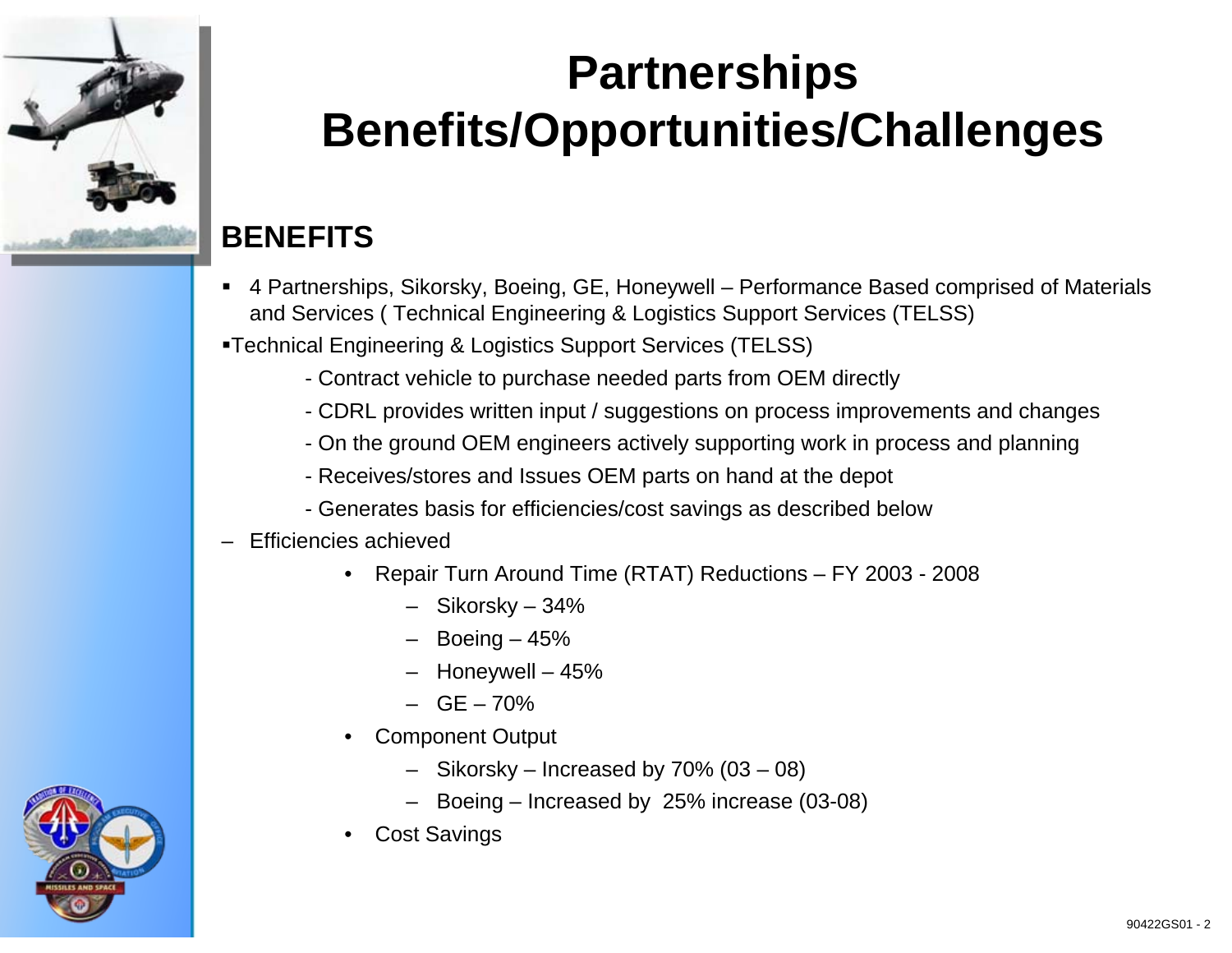

#### **BENEFITS (continued)**

- **Boeing** 
	- » CCAD Manhours \$17M since Nov 2005
	- » Parts \$59.3M since Nov 2006
	- » Storage, Analysis Failure Evaluation & Reclamation (SAFR) \$24.9M in parts
	- » Cost Savings \$56M
- Sikorsky
	- » A to L Recap RTAT reduction from 426 to 299 days
	- » A to A airframe RTAT reduction 34.1%
	- » Cost Savings \$56M
- Honeywell Unit Funded Cost reduced by 50% in FY 08
- Reliability Improvements
	- GE increased time on wing between overhaul from avg 300 to 1,450 hours
	- Review of 23 parts indicates that a minimum of 15 reflect increase in reliability –projecting an approximately 50% improvement for all NSNs. Projects to ~\$53M cost avoidance over 10 year period

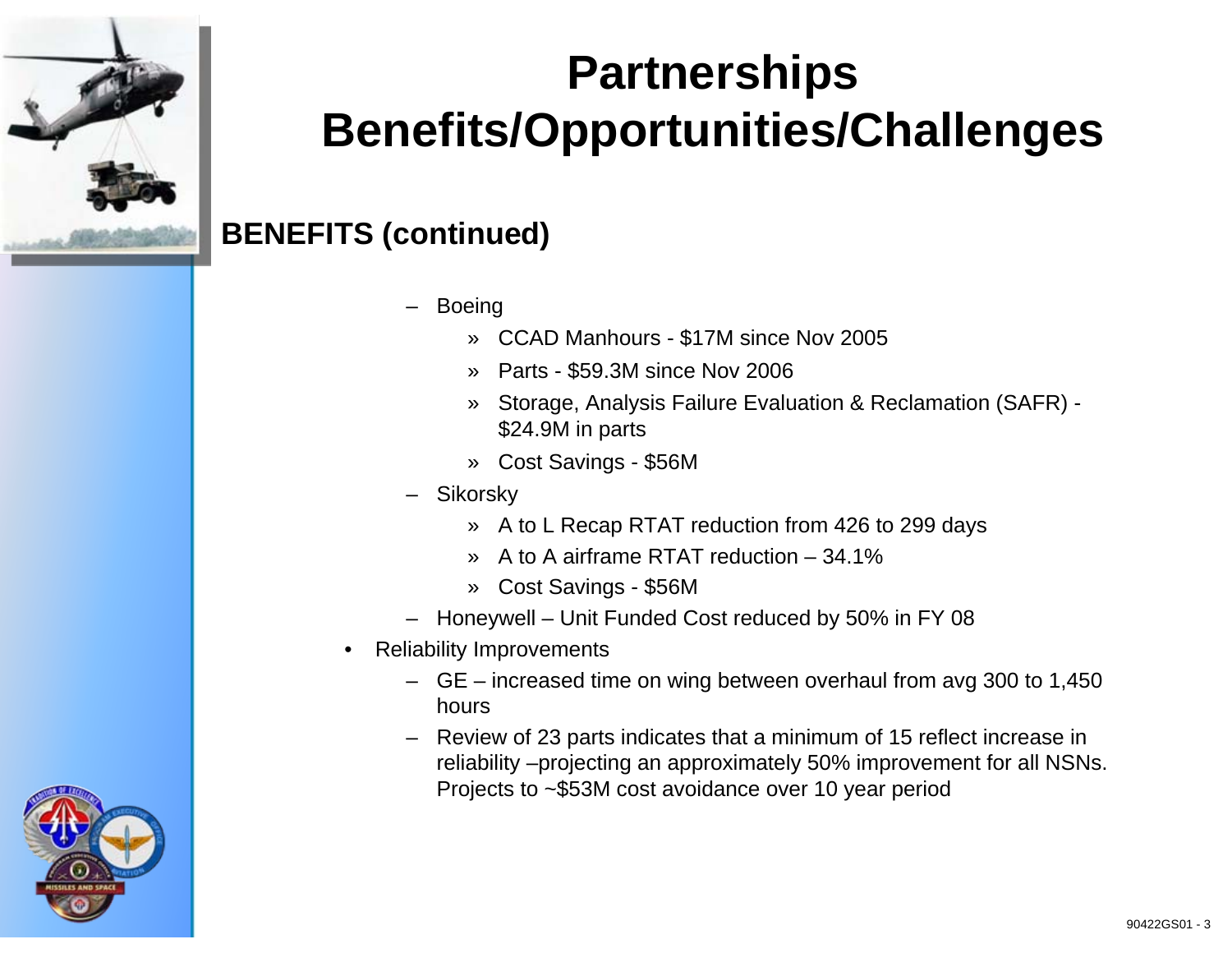

### **OPPORTUNITIES**

- П **Cost Reduction Initiatives**
	- Boeing
		- Follow-On Contract plan to reduce parts costs by an estimated \$95M over 5 year contract
		- Follow-On Contract plan to reduce Engineering/Logistics costs by 37%
	- Sikorsky
		- Current contract has goal to reduced RTAT by 27% and decrease material costs by a minimum of 10% over life of contract